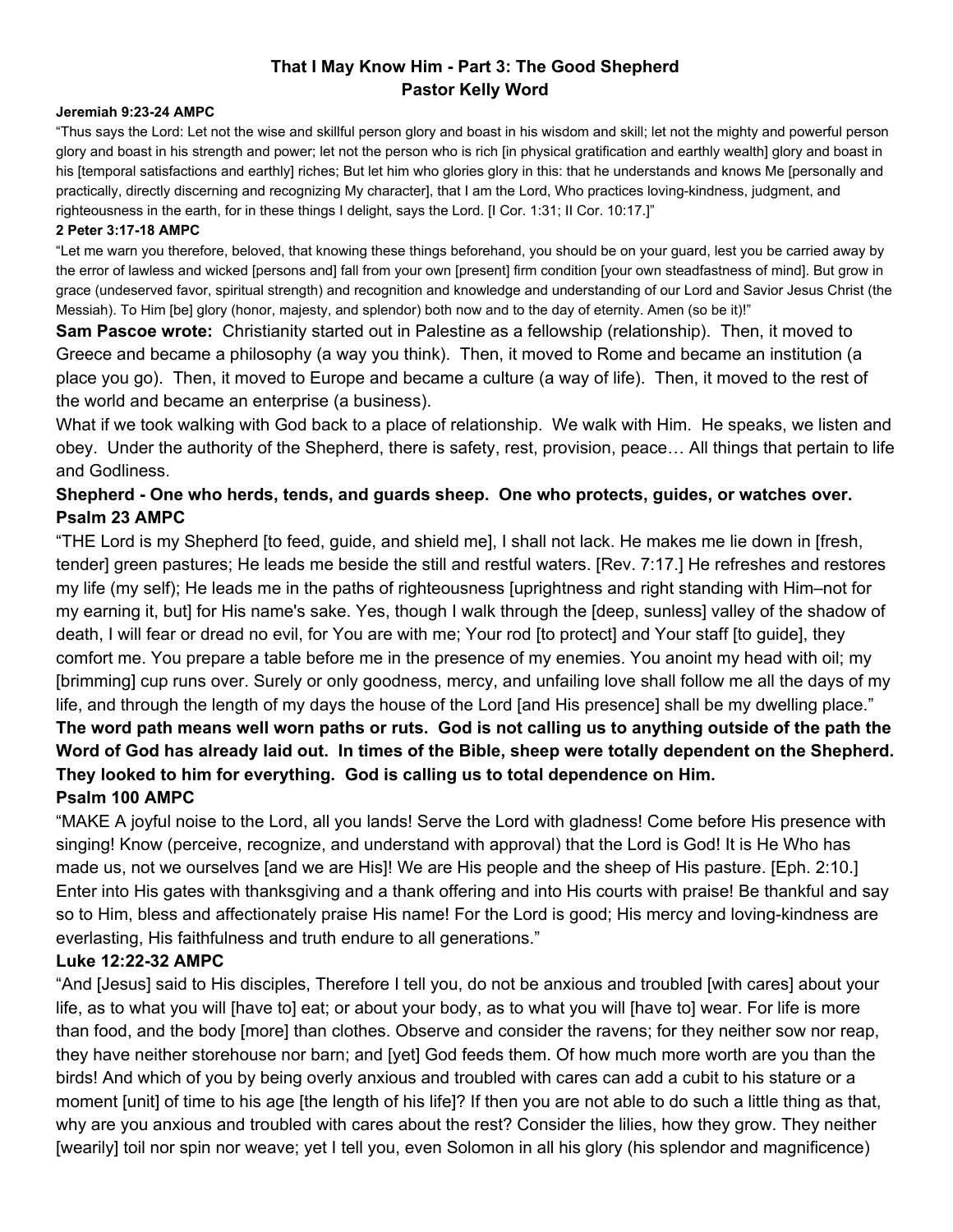was not arrayed like one of these. [I Kings 10:4-7.] But if God so clothes the grass in the field, which is alive today, and tomorrow is thrown into the furnace, how much more will He clothe you, O you [people] of little faith? And you, do not seek [by meditating and reasoning to inquire into] what you are to eat and what you are to drink; nor be of anxious (troubled) mind [unsettled, excited, worried, and in suspense]; For all the pagan world is [greedily] seeking these things, and your Father knows that you need them. Only aim at and strive for and seek His kingdom, and all these things shall be supplied to you also. Do not be seized with alarm and struck with fear, little flock, for it is your Father's good pleasure to give you the kingdom!"

# **1 Peter 2:24-25 AMPC**

"He personally bore our sins in His [own] body on the tree [as on an altar and offered Himself on it], that we might die (cease to exist) to sin and live to righteousness. By His wounds you have been healed. For you were going astray like [so many] sheep, but now you have come back to the Shepherd and Guardian (the Bishop) of your souls. [Isa. 53:5, 6.]"

# **Micah 5:4 AMPC**

"And He shall stand and feed His flock in the strength of the Lord, in the majesty of the name of the Lord His God; and they shall dwell [secure], for then shall He be great [even] to the ends of the earth. [Ps. 72:8; Isa. 40:11; Zech. 9:10; Luke 1:32, 33.]"

### **Psalm 78:52-53 AMPC**

"But [God] led His own people forth like sheep and guided them [with a shepherd's care] like a flock in the wilderness. And He led them on safely and in confident trust, so that they feared not; but the sea overwhelmed their enemies. [Exod. 14:27, 28.]"

### **Matthew 9:35-38 AMPC**

"And Jesus went about all the cities and villages, teaching in their synagogues and proclaiming the good news (the Gospel) of the kingdom and curing all kinds of disease and every weakness and infirmity. When He saw the throngs, He was moved with pity and sympathy for them, because they were bewildered (harassed and distressed and dejected and helpless), like sheep without a shepherd. [Zech. 10:2.] Then He said to His disciples, The harvest is indeed plentiful, but the laborers are few. So pray to the Lord of the harvest to force out and thrust laborers into His harvest."

# **Jeremiah 50:6 AMPC**

"My people have been lost sheep; their shepherds have led them astray [to favorite places of idolatry] on mountains [that seduce]. They have gone from [one sin to another] mountain to hill; they have forgotten their [own] resting-place. [Isa. 53:6; I Pet. 2:25.]"

#### **Matthew 25:31-34 AMPC**

"When the Son of Man comes in His glory (His majesty and splendor), and all the holy angels with Him, then He will sit on the throne of His glory. All nations will be gathered before Him, and He will separate them [the people] from one another as a shepherd separates his sheep from the goats; [Ezek. 34:17.] And He will cause the sheep to stand at His right hand, but the goats at His left. Then the King will say to those at His right hand, Come, you blessed of My Father [you favored of God and appointed to eternal salvation], inherit (receive as your own) the kingdom prepared for you from the foundation of the world."

#### **Ezekiel 34:11-16 AMPC**

"For thus says the Lord God: Behold, I, I Myself, will search for My sheep and will seek them out. As a shepherd seeks out his sheep in the day that he is among his flock that are scattered, so will I seek out My sheep; and I will rescue them out of all places where they have been scattered in the day of clouds and thick darkness. And I will bring them out from the peoples and gather them from the countries and will bring them to their own land; and I will feed them upon the mountains of Israel, by the watercourses, and in all the inhabited places of the country. I will feed them with good pasture, and upon the high mountains of Israel shall their fold be; there shall they lie down in a good fold, and in a fat pasture shall they feed upon the mountains of Israel. I will feed My sheep and I will cause them to lie down, says the Lord God. I will seek that which was lost and bring back that which has strayed, and I will bandage the hurt and the crippled and will strengthen the weak